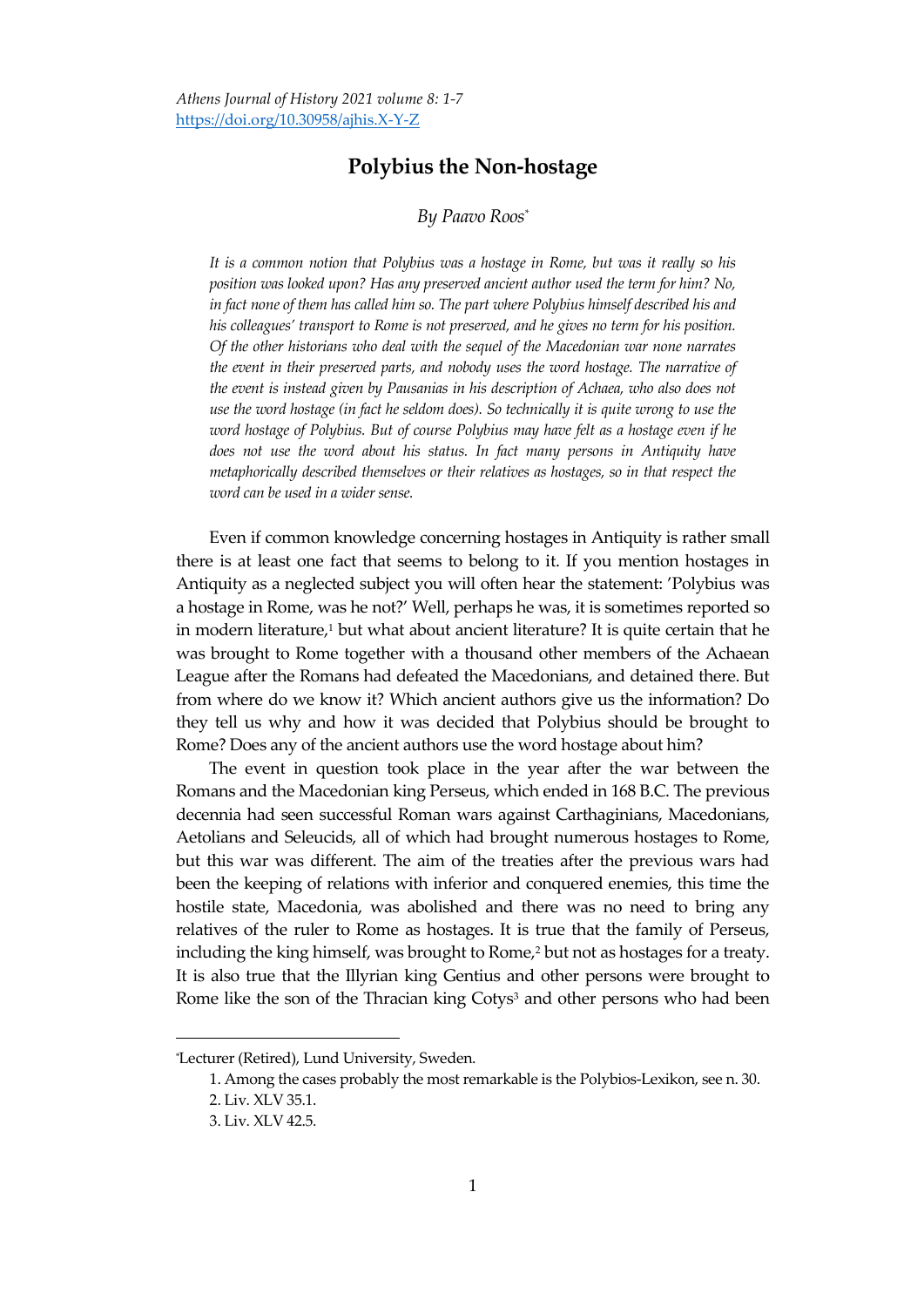delivered to Perseus as hostages by Cotys. But what about the Achaeans? Where do we read about them?

Let us peruse the authors who are the likely informants. The first author to look into is of course Polybius himself. Of all the persons mentioned as hostages in Antiquity he is the only one who was an author, so his description would certainly have been interesting. What does he tell about his involuntary departure for Italy?

The books dealing with the war are rather incomplete and fragmentary but contain besides information concerning the war also the dealings in neighbouring countries but less than we would wish. Book XXVIII mentions parts of the war and the alliance between Perseus and Gentius (including mutual hostages). It also deals with conditions in Greece and among other things narrates that the Achaean Assembly in 169 B.C. on the instigation of the strategos Archon decided to support the Romans and send Polybius and other envoys to the Romans to offer help. It was declined by the Roman commander Q. Marcius Philippus, and the other envoys returned but Polybius stayed with the Romans and took part in their campaign.<sup>4</sup> In book XXX it is mentioned that there were persons siding with Perseus in various cities, but Achaea is not especially mentioned. Embassies were sent to the Romans from various parts and among them Callicrates and others from Achaea with the aim to incriminate their countrymen for siding with Perseus, and envoys were sent by the Romans to the Achaean League to investigate the accusations.<sup>5</sup> The sequel of the investigation is missing and we cannot follow the deportation of the Achaeans to Italy, only the hate towards Callicrates in Achaea and later the efforts of the Achaeans to retrieve the detainees in books XXX-XXXIII and the final success in book XXXV.

Of Livy's numerous books the last preserved one, book XLV, contains the end of the Macedonian war and some of its sequels, the triumph of Aemilius Paulus, the fate of Perseus and his family and that of the Thracian hostages of Perseus and the visit of the Bithynian king Prusias in Rome. But of the Achaeans nothing is said either there or in the periochae of the following books.

In the Historical Library of Diodorus Siculus book XXX contains the Macedonian war and book XXXI some of its sequels with the fate of Perseus and his family and other defeated in the war but nothing of the Achaeans.

Appianus has among his numerous narrations of the wars that the Romans conducted with the peoples and the nations around the Mediterranean of course a thorough description of the Macedonian war which comprised book XII. Unfortunately there is little preserved of this book, and although parts of the last Macedonian war are among the preserved parts, what happened after the war is not. Among the preserved part of Appianus' work Polybius is mentioned only

<sup>4.</sup> Polyb. XXVIII 12.1-6, 13.1-6, cf. XXIX 24.2.

<sup>5.</sup> Polyb. XXX 7.9, 13.3-11.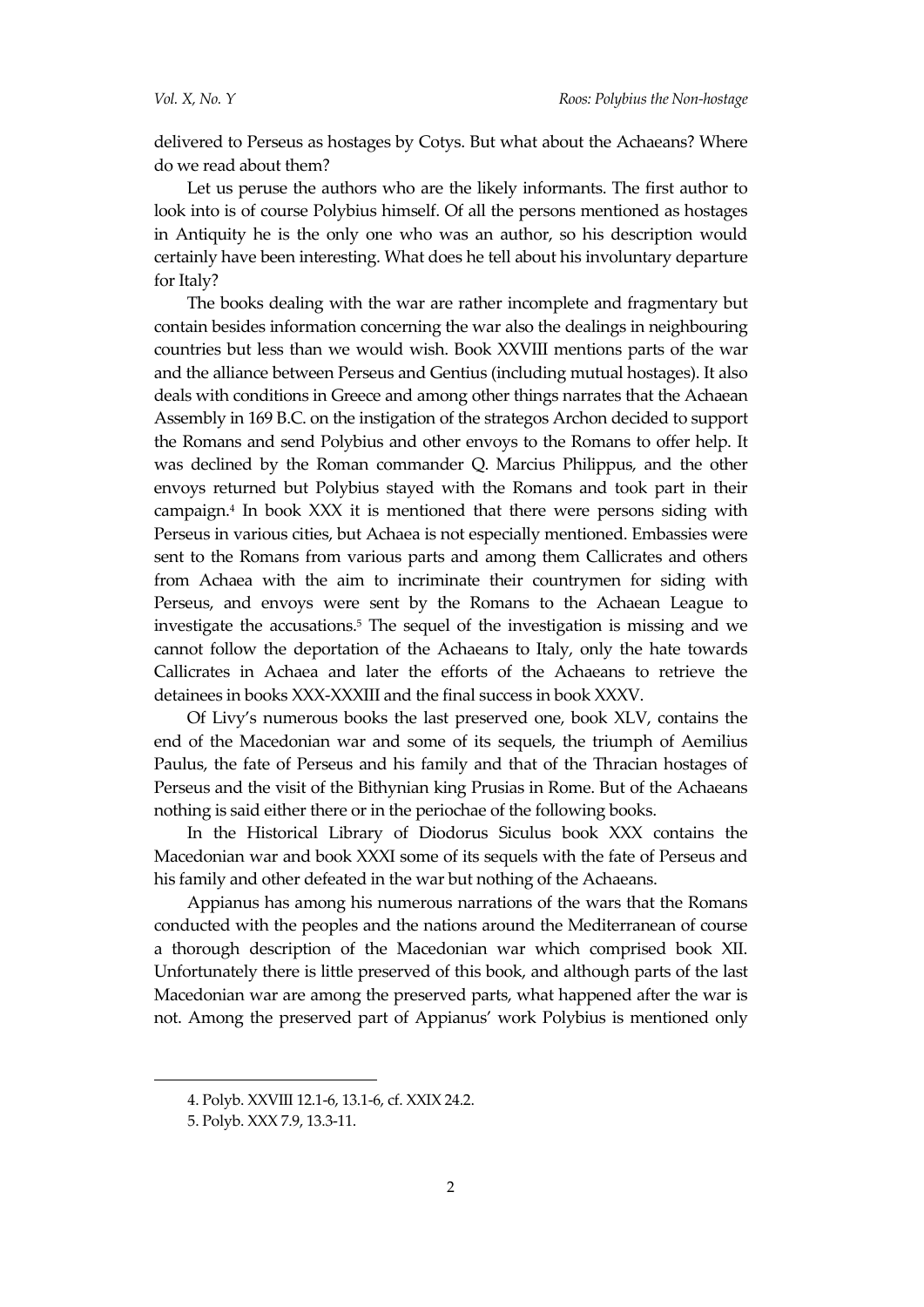once, and that is in the Punic war when Scipio Aemilianus and he watch the destruction of Carthago in 146 B.C.<sup>6</sup>

Strabo's History is unfortunately almost entirely lost, but in his Geography he often gives a lot of historical information. In this case he mentions only the defeat of Perseus and the destruction of cities in Epirus,<sup>7</sup> but nothing of the sequel for the Achaeans.

Dio Cassius treats the end of the war and various sequels in book XX but has nothing of the Achaeans in the preserved part.<sup>8</sup> Only in book XXI (Zonaras 9.31) the later fate of the persons in question and the return of the survivors among the persons previously deported and the following destruction of Corinth is mentioned.

Justinus tells in book XXXIII about the Macedonian war and the capture of Perseus and his sons. Then follows a strange mix-up.The book ends with a description of how numerous Greeks were brought to Rome and detained there for a long time in spite of deputations sent to apply for them – a description that fits the Achaeans, only that Justinus instead has them to be the senators of all Aetolian towns with wives and children; an event that would have occurred more than twenty years earlier and not led to such a long detainment. Next book starts with the war against the Achaeans and the destruction of Corinth just as if it had been the immediate sequel and not occurred more than twenty years later on the other hand. Events that occurred elsewhere in the meantime are, however, told in the following.<sup>9</sup>

Among other authors biographers are among the most important, and among them, of course, Plutarchus. You could assert that most important periods of Antiquity up to the start of the Empire are covered in at least some of his biographies. In this case we should look for information in the first place in the biography of Aemilius Paulus, the victor in the Macedonian war against Perseus. But although the Macedonian war occupies a big part of the biography and includes sequels concerning the triumph and the fate of Perseus there is nothing about the Achaeans or Polybius. It would of course have been very interesting to see what was included in the biography of his son Scipio Aemilianus, Polybius' friend, but since that unfortunately belongs to the pair of biographies that is lost it cannot be studied. Among other biographies that of Cato Maior has the interesting piece of information concerning the final return of the surviving detainees.

No, it is an author of quite another kind who furnishes the details of what happened. It is Pausanias, which is not quite unexpected since he often gives detailed commentaries of events that we do not read so exhaustively in other

<sup>6.</sup> App. *Pun.* 8.132.

<sup>7.</sup> Strab. VII 7.3 (information that he has in fact taken from Polybius).

<sup>8.</sup> The fate of Perseus is given in Zonaras 9.24.

<sup>9.</sup> Cf. infra, n. 25.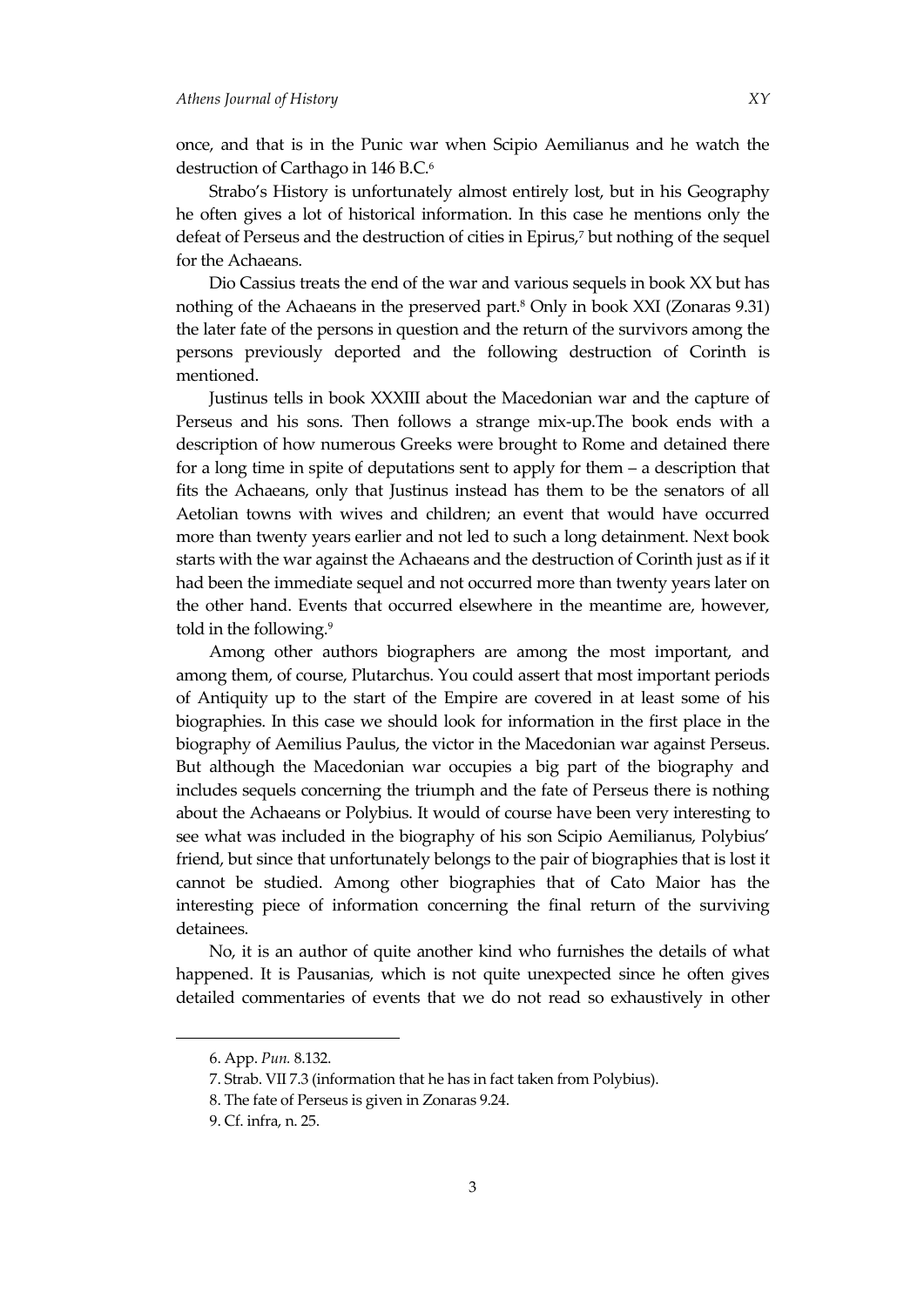authors, even if they should exist. Here he gives in his description of Achaea and its history the story of what happened to the Achaeans after the Macedonian war.<sup>10</sup> The Romans sent ten senators to arrange the affairs of Macedonia in the best interests of the Romans. An Achaean called Callicrates sought their favour and persuaded one of them to attend the meeting of the Achaean League. There he declared that the most influential Achaeans besides helping Perseus generally also had supplied him with money. So he required the Achaeans to condemn them to death. After their condemnation he would disclose the names of the culprits. Naturally the members protested against this unfair suggestion and demanded that the names should be mentioned before they were condemned. The Roman asserted that every Achaean who had held the office of strategos was included in the accusation since one and all had sided with the Macedonians and Perseus. Xenon, a man of great repute among the Achaeans,<sup>11</sup> rose and said that he had served as strategos but was guilty neither of treachery to Rome nor of friendship to Perseus. Therefore he was ready to submit to trial either before the Achaeans or before the Romans. The Roman grasped the pretext, and sent for trial before the Roman court all those whom Callicrates accused of supporting Perseus, over a thousand men. In Rome no trial was made but the Romans said that they had already been condemned by the Achaeans, and distributed them throughout Etruria and its cities.<sup>12</sup> None of them is mentioned by name, but naturally we assume that Xenon was among them even though we do not hear about him in the following or later. Polybius has given us several names of the leading Achaeans, Arcesilaus, Ariston, Stratius, Xenon, Apollonidas, Archon, Nicander and himself.<sup>13</sup> The only one of them that we know was brought to Italy beside Polybius was Stratius.<sup>14</sup> Polybius' father Lycortas is also mentioned among the leaders, and it is supposed that he had died before the events narrated by Pausanias.

So much for their dispatch to Italy. Nothing is said by Pausanias about hostages.<sup>15</sup> For the following sixteen years of the Achaeans in Italy and their final return Polybius in the preserved parts of his work mentions only his own fortune

<sup>10.</sup> Paus. VII 10.7-11. Much of the wording in the narration given here is borrowed from the Loeb edition, like some resumés of other authors mentioned here.

<sup>11.</sup> Xenon from Patrae is mentioned in Polyb. XXVIII. 6.2 as one of the Achaean leaders.

<sup>12.</sup> There is a short hint of this in Polyb. XXX.32, where the senate was asked to pronounce judgment on a matter which it considered already judged by the Achaeans, whereas the Achaeans pointed out that the league had neither heard the defence of the accused nor pronounced any judgment on them and now begged the senate to see that they were put on their trial. The request, which was to no avail, is easier to understand with the long narration of Pausanias in mind.

<sup>13.</sup> Polyb. XXVIII.6.

<sup>14.</sup> See below, n. 27.

<sup>15.</sup> In fact the word 'hostage' is seldom mentioned by Pausanias at all.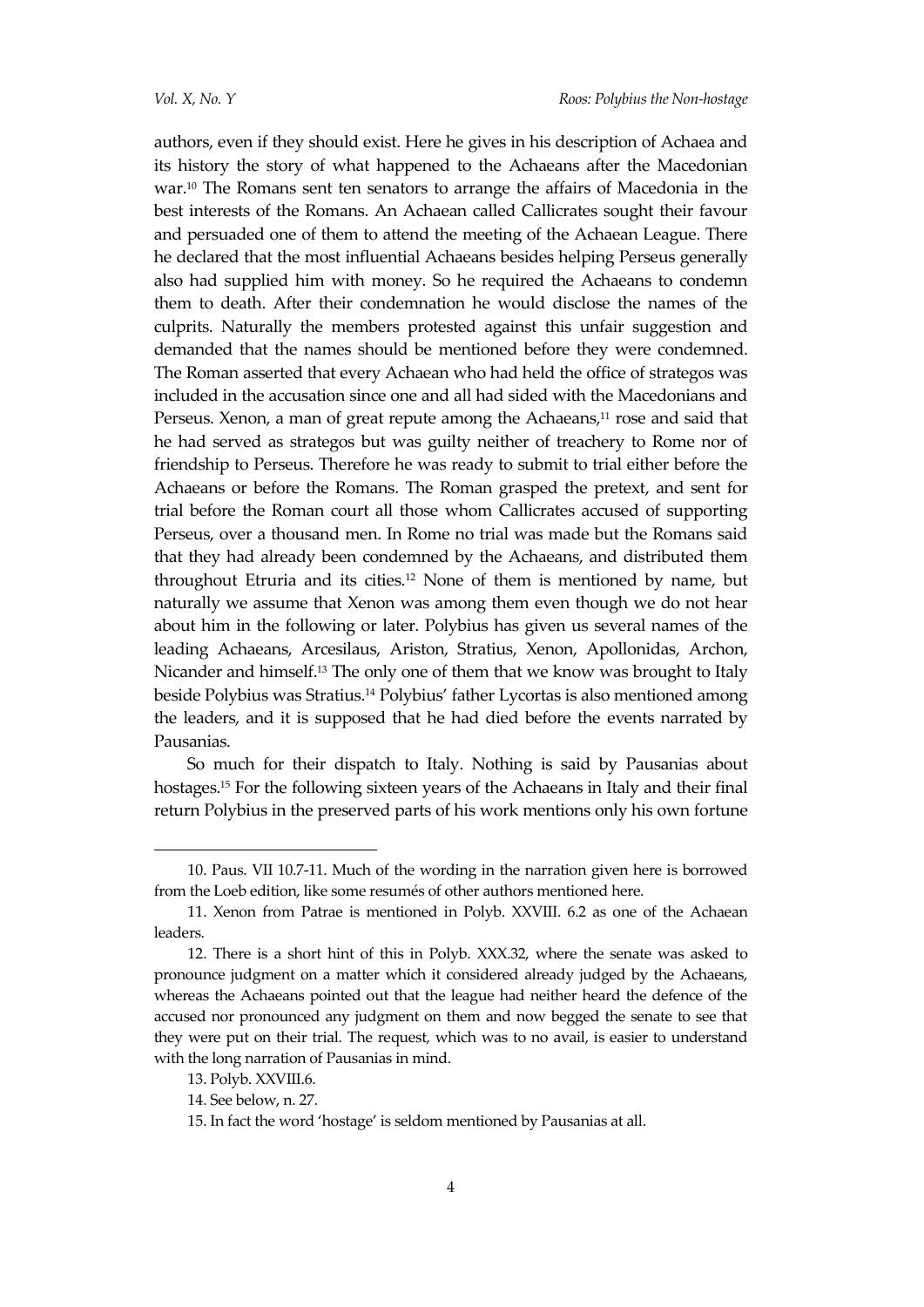and nothing about his comrades. He escaped from the fate of being dispatched to any city in Etruria or elsewhere, as we know from also other sources than Pausanias was the normal fate. Carthaginian hostages from the second Punic war had been located in Norba, Signia, Ferentinum, Setia, Circeii and Fregellae,<sup>16</sup> but where the hostages from the Seleucids and the Aetolians in 189 B.C. had been brought we have no information about. If any of those hostages were still located in these towns in 167 is not known. We also do not know which towns were chosen to receive the comrades of Polybius,<sup>17</sup> but for Polybius' fate we learn from his own narrative that it was Scipio Aemilianus and his brother whose application to the Senate made it possible for him to stay in Rome.<sup>18</sup>

Perseus and his family were conducted in the triumphal procession,<sup>19</sup> and from Livy we learn that Perseus and his son Alexander were to be brought to Alba Fucens<sup>20</sup> and the Illyrian king Gentius who had been conquered at the same time and his family were first brought to Spoletium, and when this town refused to receive them, to Iguvium.<sup>21</sup> The Thracian king Cotys, who had been Perseus' ally after exchanging mutual hostages, including Cotys' son Bithys, applied for paying ransom for the hostages that had been brought to Carseoli. The Romans criticized him for having given hostages to Perseus, but in the end they returned the hostages without ransom.<sup>22</sup> From Plutarchus we learn that Perseus died within short, although it was not clear how, and also two of his sons; only Alexander lived on and evidently had a normal life.<sup>23</sup>

The most interesting incident in the history of hostageship during Polybius' stay in Rome was the case of the Seleucid prince Demetrius. He was the son of the elder son of Antiochus III, Seleucus, who reigned 187-175. When Seleucus died he was succeeded by his younger brother Antiochus who had been hostage in Rome, and Demetrius was sent as a hostage instead. When Antiochus died in 164, Demetrius of course expected that he would be sent back to reign as the son of Seleucus rather than Antiochus' young son. But he was denied that by the Senate and made his escape through the fact that he had his living in two places and could be absent from either without rousing suspicions. Polybius relates the story and tells that he dissuaded Demetrius from repeating his application; evidently

<sup>16.</sup> Liv. XXXII 2.3-4, 26.5-7, 26.16-18.

<sup>17.</sup> In Polyb. XXXI.23.5 only 'the towns' are mentioned, without specification. According to Paus. VII 10.11 they were towns in Etruria.

<sup>18.</sup> Polyb. loc.cit. They were the sons of Aemilius Paulus adopted into other families. Polybius speaks at length in the following chapters of Scipio and his friendship with him.

<sup>19.</sup> Plut. *Aem*. XXXIII.6; XXXIV.1.

<sup>20.</sup> Liv. XLV 42.4.

<sup>21.</sup> Liv. XLV 43.9.

<sup>22.</sup> Polyb. XXX 17.1-4; Liv. XLV 42.5-11; Cass. Dio XX (Zonaras 9.24).

<sup>23.</sup> Plut. *Aem*. XXXVII.4; Zonaras loc.cit.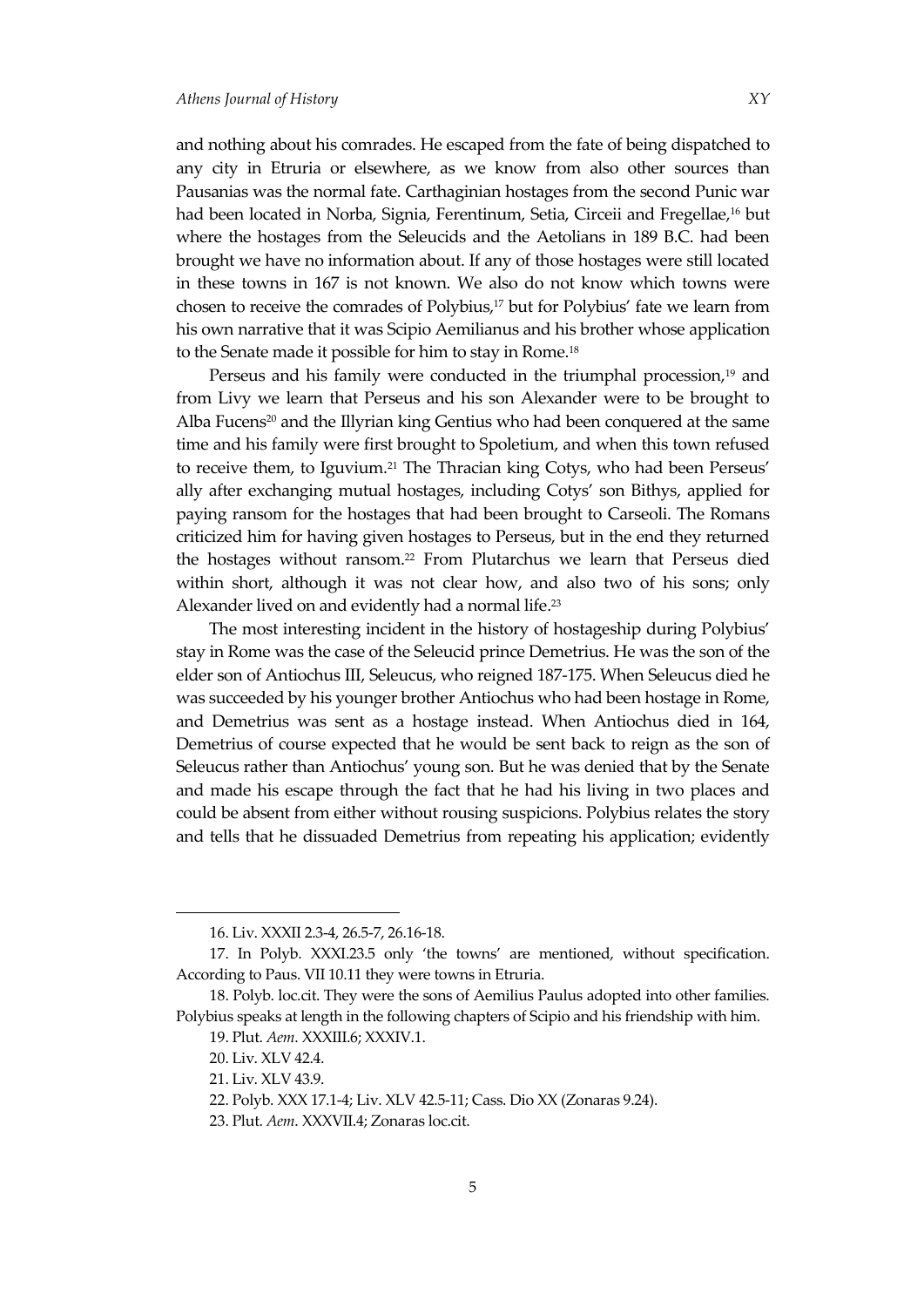$\overline{a}$ 

he was himself involved in the procedure.<sup>24</sup> The story is also related by other authors like Appian, Dio Cassius and Justinus.<sup>25</sup> Demetrius is of course called a hostage in this connection, but also here nobody uses that term of Polybius or sees him as a comrade of the same fortune.

During these years the Achaeans in Greece were not idle but tried several times to get their ill-fated politicians released. Unsuccessful attempts were made in 164, 159, 155 and 153; $26$  the second time Polybius mentions that the plea was made chiefly on behalf of himself and Stratius.<sup>27</sup> The third time the plea could have been successful but that was averted by a skilful use of voting procedure by the praetor Aulus Postumius Albinus. Finally in 151 a plea was successful, when only about 300 of the original 1,000 persons were left<sup>28</sup> and not worth a discussion whether they would be carried to their graves by bearers from Rome or from Achaea, as Cato puts it.<sup>29</sup> Also now the word hostages is not used – Polybius speaks of τῶν κατεχομένων and τῶν ἀνακεκλημένων (rendered with those in detention in Loeb),<sup>30</sup> τῶν καταιτιαθέντων and τῶν κατητιαμένων (the accused) or τῶν ἀκληρούντων (the unhappy sufferers); Plutarchus uses τῶν φυγάδων (the exiles). Pausanias only speaks of them as the Achaeans. Only in the Loeb edition of Dio Cass XXI (Zonaras 9.31) do we find 'the survivors among their hostages',<sup>31</sup> but it is an illusion since the Greek original has simply τοὺς περιλιπεῖς τῶν ἀνδρῶν ἐκείνων that had been deported, μετῳκίσθησαν, and nothing about their being hostages.

No, certainly Polybius was not regarded as a hostage, neither by himself nor anybody else. But of course he may have felt himself like a hostage. There are many examples in Ancient literature of persons who felt or were regarded as hostages by themselves or others without strictly being so, for example daughters given in marriage for political reasons.<sup>32</sup> Cicero speaks of his son as taken as a

28. Paus. VII 11.12 hints that attempts of escape had been made, evidently not very successful. Dio Cass. XXI (Zonaras 9.31) tells that some of them, in despair of ever returning to their homes, made away with themselves.

29. Polyb. XXXV.6.1-4, Plut. *Cato Mai*. 9.3, Paus. VII.10.12. That Polybius was one of them is of course certain, but otherwise we do not know who else may have been, leaders or others.

30. Walbank speaks of internees in 1972, 75, n. 42, those summoned in 1979, 461 and detainees in 521, 542, 543 and points out in p. 461 that Mauersberger (in the Polybios-Lexikon) s.v. ἀνακαλέομαι incorrectly speaks of 'die achaiischen Geiseln'.

31. Translation by H. B. Baldwin & E. Cary.

32. e.g., the daughters or nieces of Cato the Younger could be regarded as hostages when married, Plut. *Cato Min*. 30.3-4.

<sup>24.</sup> Polyb. XXXI.11-15. Polybius has even been thought to be the instigator of the plot, see F. W. Walbank, *Polybius* (Berkeley, 1972), 9.

<sup>25.</sup> App. *Syr.* XI 8.46-47, 67; Dio Cass. XX (Zonaras 9.25); Justinus XXXIV 3.5-9.

<sup>26.</sup> Polyb. XXX.32, XXXII.3.14-17, XXXIII.1 3-8, 3 and 14; Walbank 1972, 10, n. 45.

<sup>27.</sup> Stratius of Tritaea was also one of the leaders mentioned in Polyb. XXVIII.6.2, see above, n. 13.